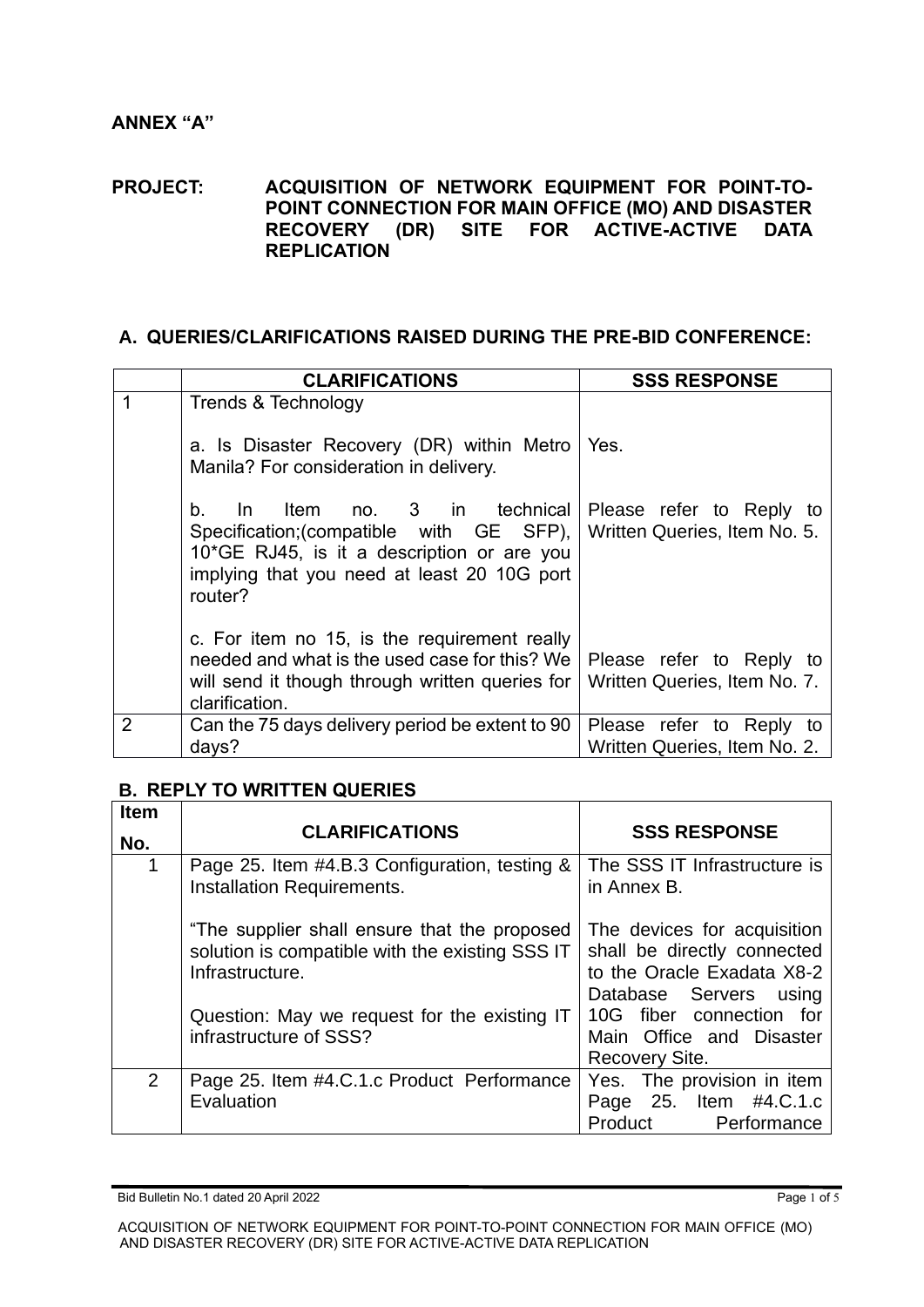| <b>Item</b><br>No. | <b>CLARIFICATIONS</b>                                                                                                                                                                                                                                                                                                                                                                                                                                                                                                 |                                                    | <b>SSS RESPONSE</b>                                                                                                                                                        |                                                                                                                                                                                                                                                                                                                                                                                                                                                                     |
|--------------------|-----------------------------------------------------------------------------------------------------------------------------------------------------------------------------------------------------------------------------------------------------------------------------------------------------------------------------------------------------------------------------------------------------------------------------------------------------------------------------------------------------------------------|----------------------------------------------------|----------------------------------------------------------------------------------------------------------------------------------------------------------------------------|---------------------------------------------------------------------------------------------------------------------------------------------------------------------------------------------------------------------------------------------------------------------------------------------------------------------------------------------------------------------------------------------------------------------------------------------------------------------|
|                    | "Supplier must therefore ensure the product is<br>ready for performance and acceptance testing<br>within sixty (60) calendar days upon Notice to<br>Proceed."<br>Question: May we request to extend the lead<br>time to at least 90 calendar days upon Notice<br>to Proceed?                                                                                                                                                                                                                                          |                                                    |                                                                                                                                                                            | Evaluation<br>is<br>hereby<br>changed to:<br>"Supplier must therefore<br>ensure the product is ready<br>performance<br>for<br>and<br>acceptance testing within<br>seventy-five (75) calendar<br>days<br>upon<br><b>Notice</b><br>to<br>Proceed."<br>In Section VI, Schedule of<br>Requirements<br>delivery<br>period for Items 1, 2 and 3 is<br>hereby changed<br>from<br>seventy-five (75) to within<br>NINETY (90) CALENDAR<br><b>DAYS</b> from receipt of Notice |
|                    |                                                                                                                                                                                                                                                                                                                                                                                                                                                                                                                       |                                                    |                                                                                                                                                                            | to Proceed and Purchase<br>Order.                                                                                                                                                                                                                                                                                                                                                                                                                                   |
| 3                  | Page 33. Schedule of requirements.<br>"within seventy five (75) calendar days from<br>receipt of Notice to Proceed (NTP) & Signed<br>Contract.<br>Question; conflict with Item #4.1.c of Special<br>Conditions of Contract which is only 60 days<br>ready for performance and acceptance testing.                                                                                                                                                                                                                     |                                                    |                                                                                                                                                                            | Please refer to Reply to<br>Written Queries, Item No. 2.                                                                                                                                                                                                                                                                                                                                                                                                            |
| 4                  | 33,<br>VI.<br><b>Section</b><br><b>Schedule</b><br>Page<br>of<br><b>Requirement</b>                                                                                                                                                                                                                                                                                                                                                                                                                                   |                                                    |                                                                                                                                                                            | The request for extension<br>from 75 calendar days to<br>250 calendar days is denied.                                                                                                                                                                                                                                                                                                                                                                               |
|                    | Item<br>Description<br>No.<br><b>Acquisition of Network Equipment for Point to Point</b><br>1.<br>Connection for Main Office (MO) And Disaster Recovery<br>(DR) Site for Active-Active Data Replication<br>a) Network Routers - Main Office<br>b) Network Routers - DR Site<br>Documentation<br>2.<br>Installation, Systems Administration and Operations Manual<br>a) Printed<br>b) USB Stored<br>Question<br>1.1.<br>Considering<br>semiconductor materials shortage<br>experienced by most of IT Manufacturer, may | Quantity<br>2 units<br>2 units<br>1 copy<br>1 copy | Delivered,<br><b>Weeks/Months</b><br>Within seventy-five<br>(75) calendar days<br>from receipt of<br>Notice to Proceed<br>and Signed<br>Contract<br>the<br>global<br>being | Please refer to Reply to<br>Written Queries, Item No. 2.                                                                                                                                                                                                                                                                                                                                                                                                            |
|                    | we request for an extension on delivery                                                                                                                                                                                                                                                                                                                                                                                                                                                                               |                                                    |                                                                                                                                                                            |                                                                                                                                                                                                                                                                                                                                                                                                                                                                     |

Bid Bulletin No.1 dated 20 April 2022 **Page 2 of 5** and 20 April 2022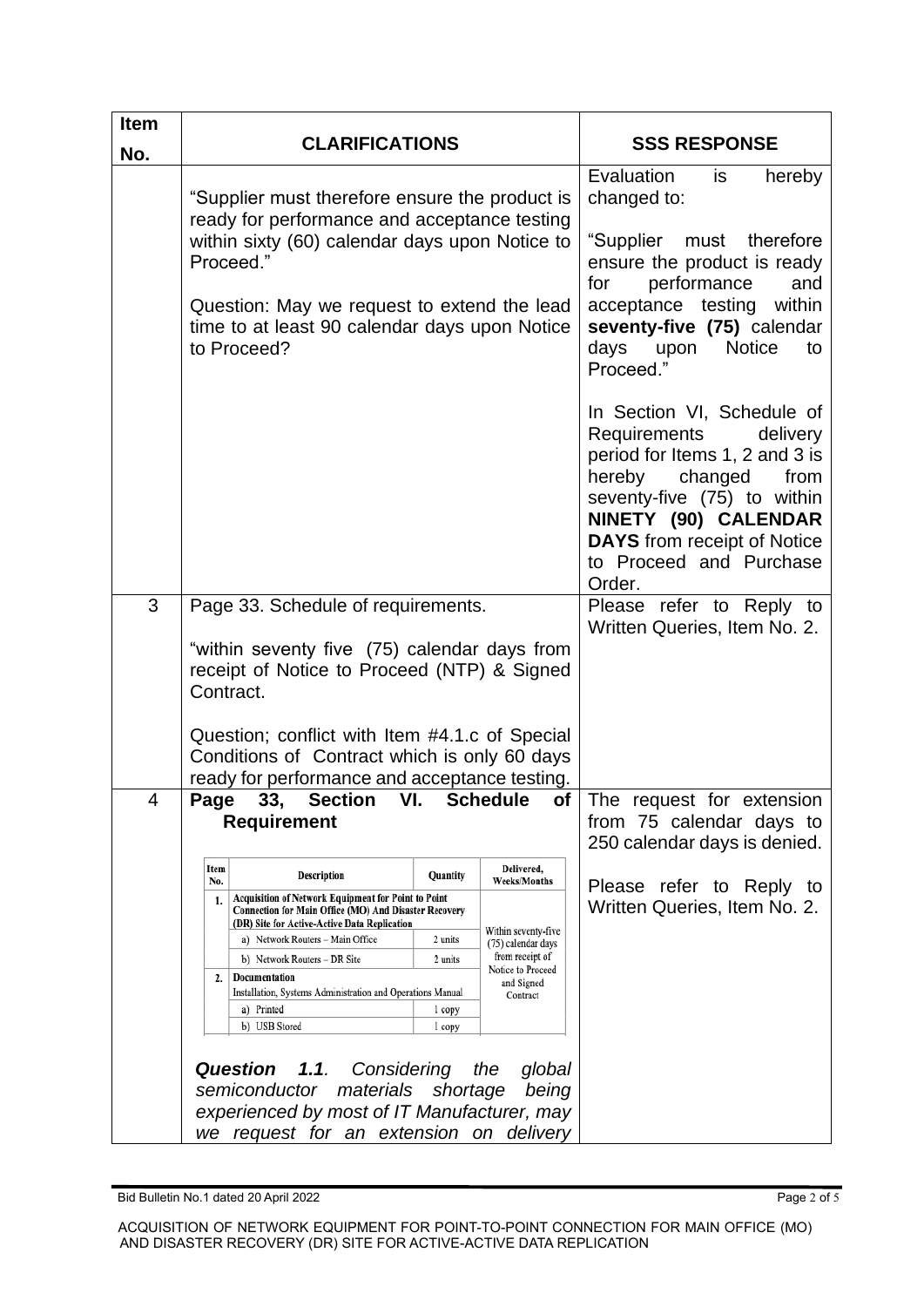| <b>Item</b>    | <b>CLARIFICATIONS</b>                                                                                                                                                                                                                                                                                                 | <b>SSS RESPONSE</b>                                                                                                                                                                                                                                                                                                   |
|----------------|-----------------------------------------------------------------------------------------------------------------------------------------------------------------------------------------------------------------------------------------------------------------------------------------------------------------------|-----------------------------------------------------------------------------------------------------------------------------------------------------------------------------------------------------------------------------------------------------------------------------------------------------------------------|
| No.            | period? From 75 calendar days to 250<br>calendar days?                                                                                                                                                                                                                                                                |                                                                                                                                                                                                                                                                                                                       |
| 5              | Page 35, Section VII. Technical Specifications,<br>Item $#3$<br>Fixed WAN ports of 10*10GE SFP+<br>(compatible with GE SFP), 10*GE RJ45<br>#2.1. Total fixed WAN port<br><b>Question</b><br>requirement is 20 ports. May we clarify if all 20<br>ports (10 x 10GE SFP+, 10x 1GE RJ45) of the<br>router will be used?  | The new requirement for<br>item 3 is "Fixed WAN ports of<br>10*10GE SFP+(compatible<br>with GE SFP), 8*1GE RJ45".<br>The additional ports are<br>considered<br>future<br>for<br>expansion and spare in case<br>of defective ports.<br>This amends Item 3 of<br>VII,<br>Section<br><b>Technical</b><br>Specifications. |
|                | Question<br><b>#2.2.</b> Required<br>transceivers<br>indicated in Item # 4 are only 4x 10GE SFP+<br>and 2x 1GE SFP. Can you consider lowering<br>the number of router port requirement to 4x<br>10GE SFP+ (compatible with GE SFP) and 8x<br>1GE SFP ports?                                                           | No.                                                                                                                                                                                                                                                                                                                   |
|                | Question #2.3 How many 1GE RJ45 ports are<br>required in the actual deployment?                                                                                                                                                                                                                                       | The new requirement for<br>item 3 is "Fixed WAN ports of<br>10*10GE SFP+(compatible<br>with GE SFP), 8*1GE RJ45".                                                                                                                                                                                                     |
|                | Question #2.4. We would also like to request<br>for the proposed end-state network diagram of<br>the network routers that will be used for Point<br>to Point Connection between Main Office (MO)<br>And Disaster Recovery (DR) Site to have a<br>better understanding of the design and<br>connectivity requirements. | Please refer to Annex B,<br>Network Diagram.                                                                                                                                                                                                                                                                          |
| 6              | Page 35, Section VII. Technical Specifications,<br>Item $#4$<br>4*10G SFP+ Transceivers; 2*1G SFP<br><b>Transceivers</b>                                                                                                                                                                                              | The 4*10G SFP+ and 2*1G<br>SFP transceivers per unit<br>require multimode fiber.                                                                                                                                                                                                                                      |
|                | <b>Question #3.1.</b> May we confirm if 10G SFP+<br>transceiver required is Multimode fiber and if<br>1G SFP transceiver required is Multimode fiber<br>or RJ45?                                                                                                                                                      |                                                                                                                                                                                                                                                                                                                       |
| $\overline{7}$ | Page 35, Section VII. Technical Specifications,<br>Item $# 15$                                                                                                                                                                                                                                                        | No, this is a mandatory<br>requirement of the bid.                                                                                                                                                                                                                                                                    |

Bid Bulletin No.1 dated 20 April 2022 **Page 3 of 5** and 20 April 2022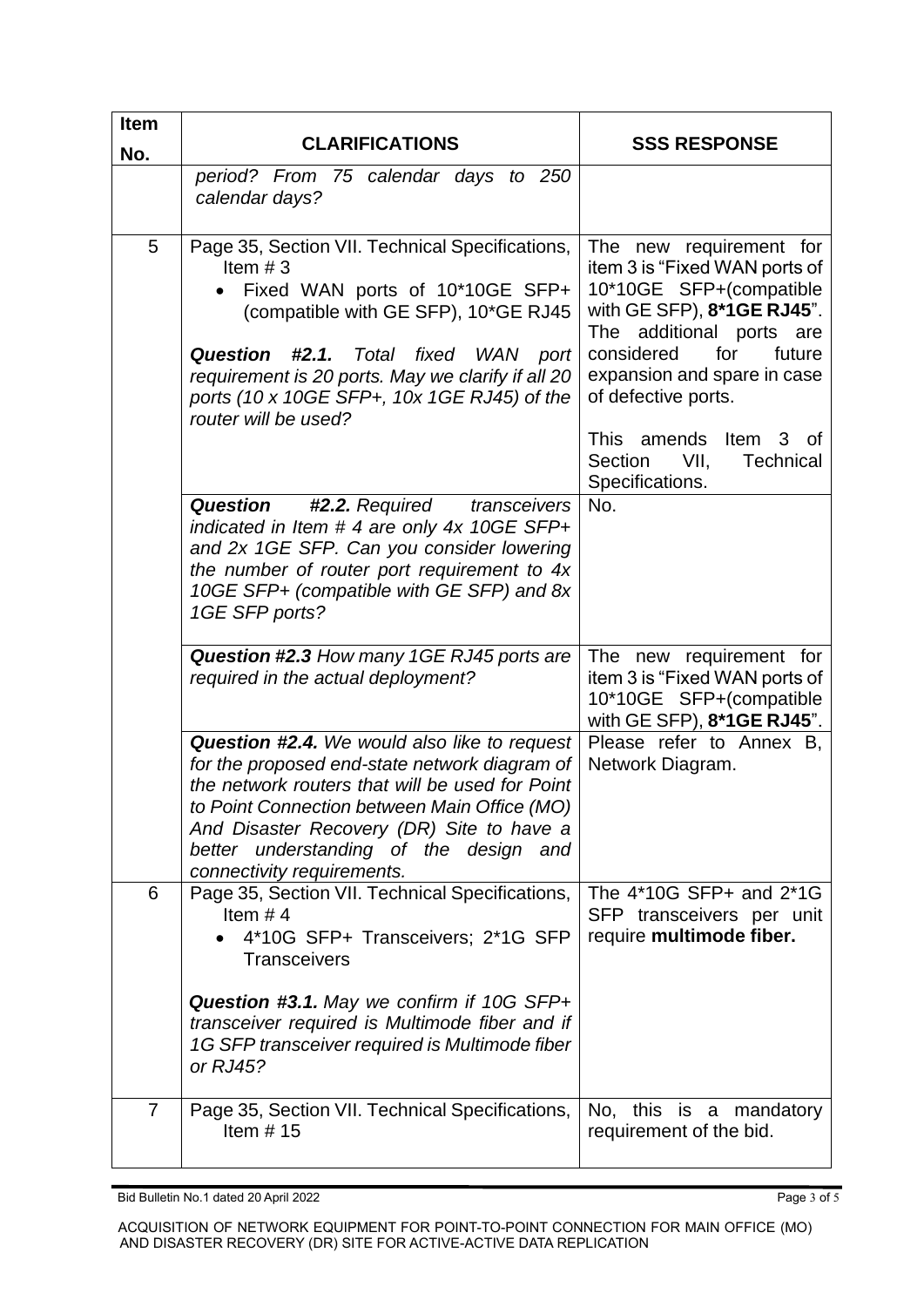| <b>Item</b><br>No. | <b>CLARIFICATIONS</b>                                                                                                                                                                                                                                                                                                      | <b>SSS RESPONSE</b> |
|--------------------|----------------------------------------------------------------------------------------------------------------------------------------------------------------------------------------------------------------------------------------------------------------------------------------------------------------------------|---------------------|
|                    | • Must have security features such as<br>ACL (v4/v6), domain-based stateful<br>firewall, 802.1X authentication, MAC<br>address authentication, portal<br>authentication, AAA authentication,<br>RADIUS authentication, TACACS<br>authentication, broadcast storm<br>suppression, ARP security, ICMP attack<br>defense.     |                     |
|                    | <b>Question 4.1.</b> May we know the use-case for<br>following features: MAC address<br>the<br>authentication,<br>portal<br>authentication, broadcast storm suppression,<br>ARP security, ICMP attack defense? These<br>are security features commonly supported in<br>switches, not in routers. Can these be<br>optional? |                     |